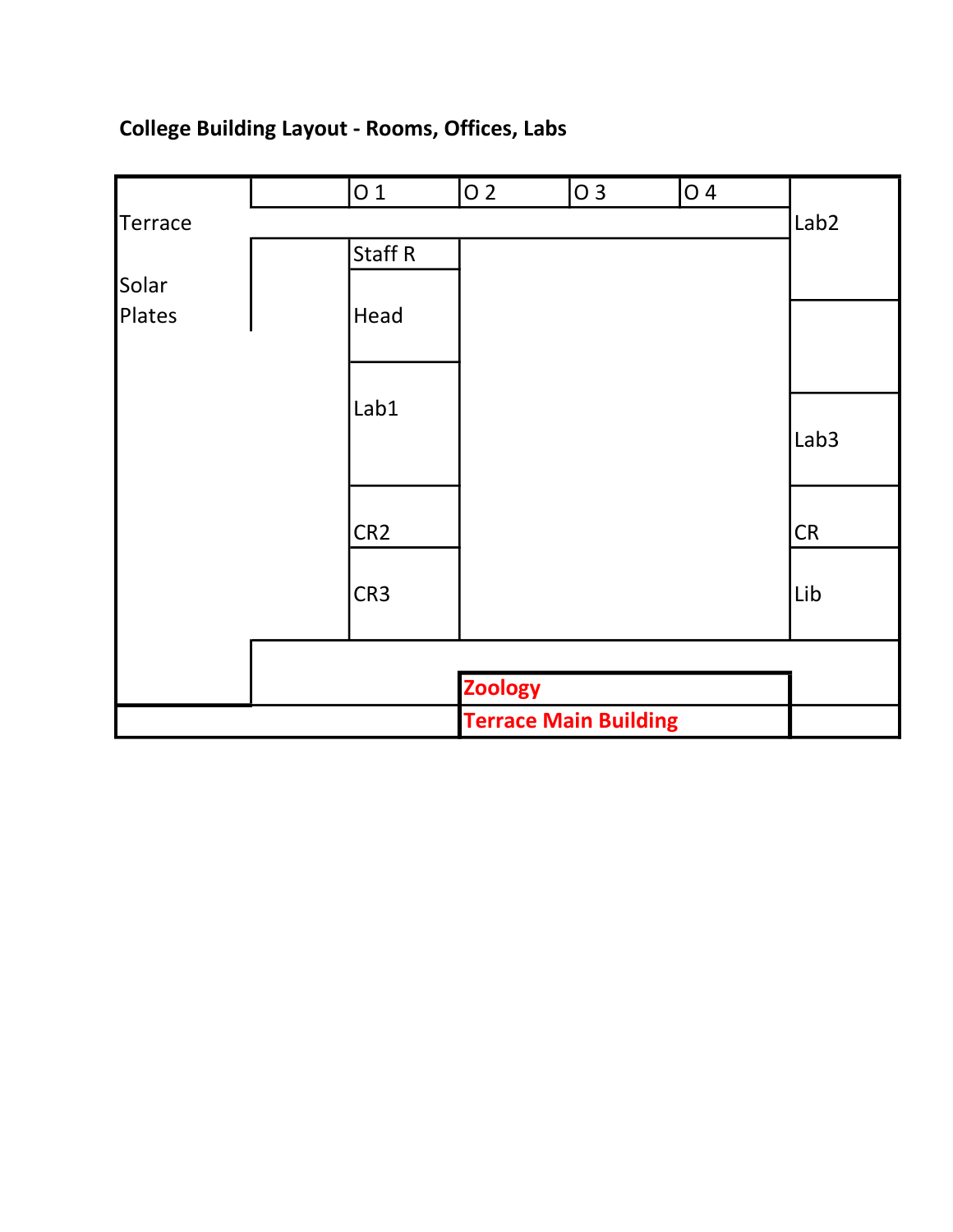|                 |          |                  | <b>Staff Room</b> |                                |                 |                   |             |                 |
|-----------------|----------|------------------|-------------------|--------------------------------|-----------------|-------------------|-------------|-----------------|
|                 | CR1      |                  | Presentation      |                                | CR <sub>2</sub> |                   |             |                 |
|                 |          | <b>BJMC/MJMC</b> |                   |                                |                 | <b>Vocational</b> |             |                 |
|                 |          |                  |                   |                                |                 |                   |             | TF              |
|                 |          | CR1              | CR <sub>3</sub>   |                                |                 |                   | <b>NAAC</b> |                 |
| F&Tech          |          |                  |                   |                                | CR1             |                   | Office      |                 |
|                 |          | CR <sub>2</sub>  | Lab               |                                | CR <sub>2</sub> |                   | CR3         |                 |
|                 |          |                  |                   |                                |                 |                   |             | T M             |
|                 |          |                  |                   | <b>4th Floor Main Building</b> |                 |                   |             |                 |
|                 |          |                  |                   |                                |                 |                   |             |                 |
|                 | CR401    | CR406            | CR407             | <b>CR408</b>                   | Lab MJMC CR410  |                   |             | CR <sub>3</sub> |
| <b>Staff Rm</b> | Mat&Stat |                  |                   |                                |                 |                   |             | CR <sub>2</sub> |
| Lib             |          |                  |                   |                                |                 |                   |             | Staff BJMC      |
|                 | CR402    |                  |                   |                                |                 |                   |             | Lab BJMC        |
|                 | CR403    |                  |                   |                                |                 |                   |             | Studio          |

B&G toilet CR1

**Biot. Staff 4th Floor Main Building**

CR404

Lab1&2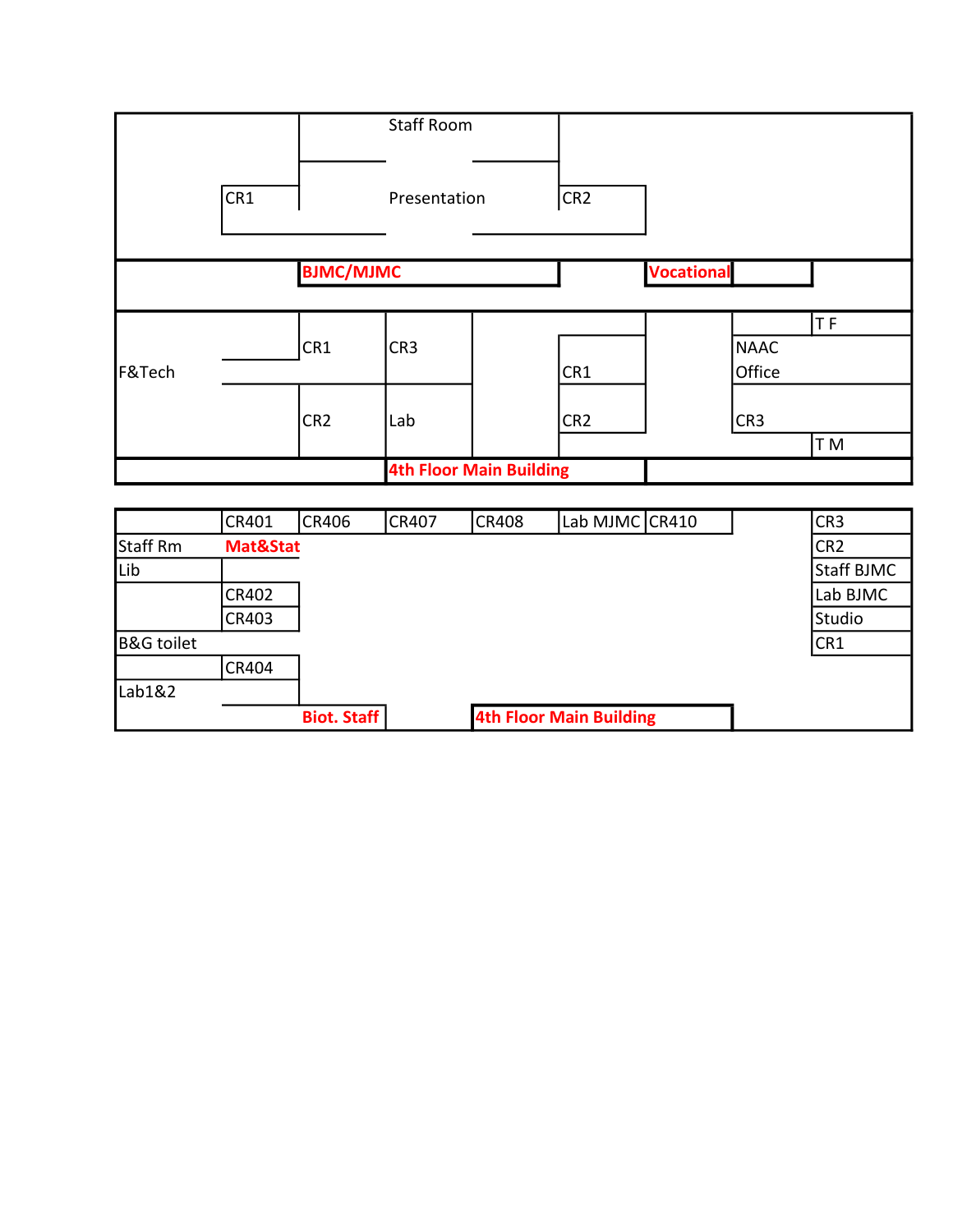| Geo-Lab2    |               | <b>CR32</b> | Res.Lab33  Geo-Lab1 | Geo-Staff                      | Hod-Geol | CR <sub>36</sub> | <b>ICR</b>  |
|-------------|---------------|-------------|---------------------|--------------------------------|----------|------------------|-------------|
|             |               |             |                     |                                |          |                  | Pol. Staff  |
|             |               |             |                     |                                |          |                  | lLib.       |
| Bot-staff/  |               |             |                     |                                |          |                  | Hod         |
| Lib., MScCR |               |             |                     |                                |          |                  | <b>CR60</b> |
| <b>CR70</b> | Lab1&2        |             |                     |                                |          |                  | <b>CR61</b> |
| <b>CR71</b> | Zoo-staff Lib |             |                     |                                |          |                  | <b>CR62</b> |
| Staff-R     | Bot-Staff Lib |             |                     |                                |          |                  | CR63-Big    |
| Lab1&2      | Bot-Lab       |             |                     | <b>3rd Floor Main Building</b> |          |                  | P.S. hall   |

|                     | Store1 |                                |             |             |                     |                 |
|---------------------|--------|--------------------------------|-------------|-------------|---------------------|-----------------|
| Fr. Schokaer        |        | <b>CR65</b>                    | <b>CR66</b> | <b>CR67</b> | C.S-Lab1            | <b>CR80</b>     |
| Sem-Hall            |        |                                |             |             |                     |                 |
| <b>CR</b>           |        | Lab                            | <b>CR69</b> | <b>CR68</b> | CS Lab <sub>2</sub> | <b>CS Staff</b> |
|                     |        |                                |             |             |                     |                 |
| <b>Toilet Staff</b> |        |                                |             |             |                     |                 |
| M/F                 |        | <b>3rd Floor Main Building</b> |             |             |                     |                 |

| CR <sub>24</sub> | <b>CR23</b> | <b>CR21</b> | Phy-Projec Hist Dept | Eco Dept                       | CR17 | Godown | CR16        |
|------------------|-------------|-------------|----------------------|--------------------------------|------|--------|-------------|
| Phy-Project      |             |             |                      |                                |      |        | Soc. Dept   |
|                  |             |             |                      |                                |      |        |             |
| Godown           |             | Ppal. Stor  |                      |                                |      |        | <b>CR50</b> |
| Lab              |             |             |                      |                                |      |        | CR51        |
|                  |             |             |                      |                                |      |        | <b>CR52</b> |
| Comp.Lab         | Store       |             |                      |                                |      |        | CR53-Big    |
| Phy Dept         | Lab1        |             |                      |                                |      |        | <b>CR54</b> |
|                  | Lab2&3      |             |                      | <b>2nd Floor Main Building</b> |      |        |             |

|              | Store1 |                                |      |                  |                                       |  |
|--------------|--------|--------------------------------|------|------------------|---------------------------------------|--|
| Conference   |        | <b>CR55</b>                    | CR56 | CR57             | Geog DigitalLab                       |  |
| Sem-Hall     |        |                                |      |                  |                                       |  |
| Comm. Proj   |        | C.S. Lab1                      |      |                  | Geog Lab Geog Staf Maths Sta ELL Staf |  |
|              |        |                                |      |                  |                                       |  |
| Toilet Staff |        |                                |      | Geog Staf CR+Lab |                                       |  |
| L/G          |        | <b>2nd Floor Main Building</b> |      | Ref.Lib          |                                       |  |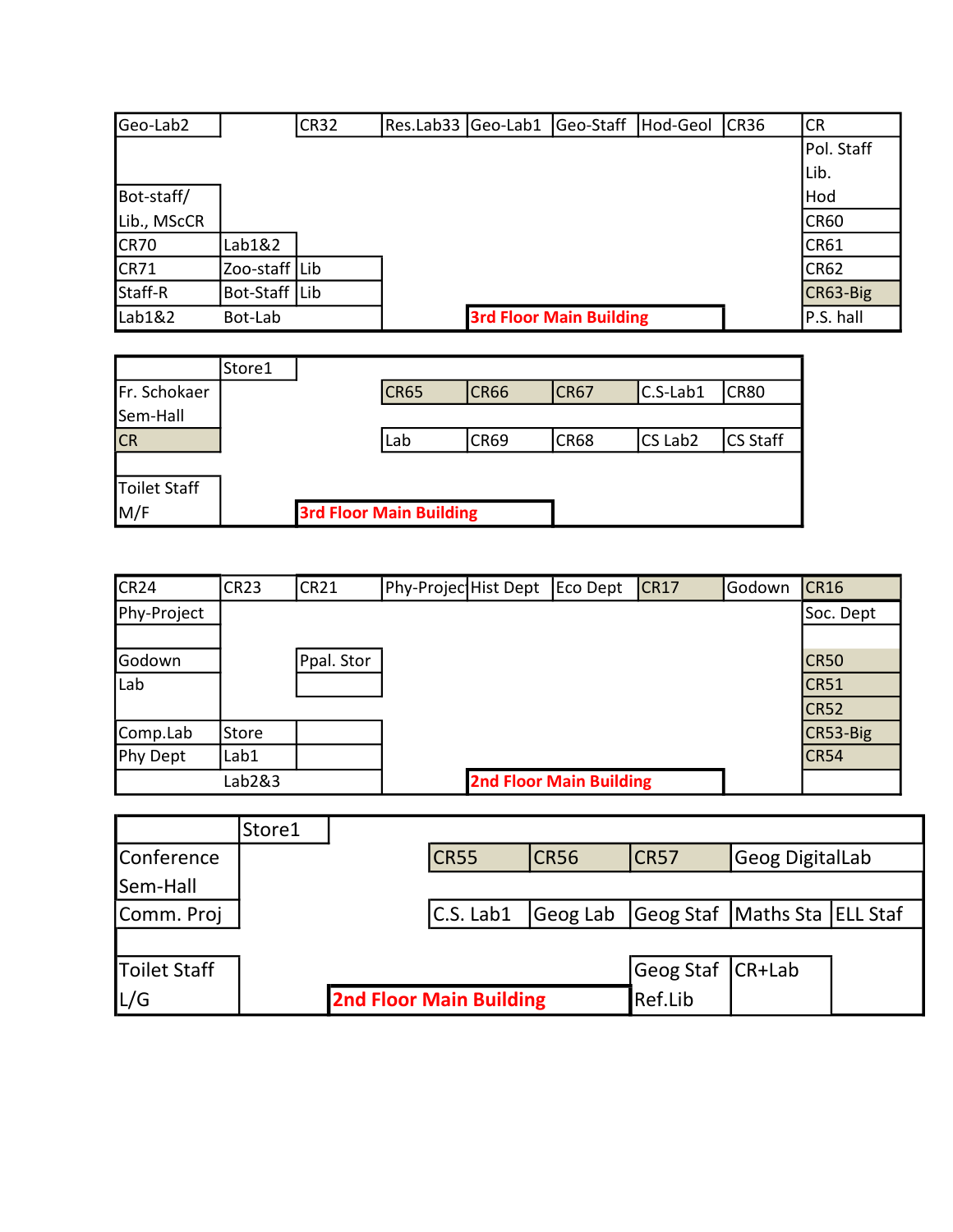| CR04        | Rusa             | Principal | Comp  | Web    | Registrar | V-P Eve                        | Prof. Inc | Eve Office         | Staff Rm    |
|-------------|------------------|-----------|-------|--------|-----------|--------------------------------|-----------|--------------------|-------------|
| Store       | <b>NAAC</b>      | Office    | Admin | Server |           |                                |           | <b>Bell Office</b> | <b>Vice</b> |
| <b>CR03</b> | <b>NIRF</b>      |           |       |        |           |                                |           |                    | Princ       |
|             |                  |           |       |        |           |                                |           |                    | Day         |
| Lab         |                  |           |       |        |           |                                |           |                    | CR41        |
|             |                  |           |       |        |           |                                |           |                    | Dept        |
|             | <b>Store</b>     |           |       |        |           |                                |           |                    | Comm        |
| Chem Dept   | Lab1             |           |       |        |           |                                |           |                    | <b>CR44</b> |
|             | Lab <sub>2</sub> |           |       |        |           | <b>1st Floor Main Building</b> |           |                    | CR45        |

| <b>Store</b> | Dept. of Exam |  | Scho. Off | <b>TC Off</b>                 | Main Off | Voc. Off | Plac-cell |
|--------------|---------------|--|-----------|-------------------------------|----------|----------|-----------|
| Comp. work   |               |  |           |                               |          |          | Reading   |
| Attend. Off  |               |  |           |                               |          |          | Room      |
| <b>NCC</b>   |               |  |           |                               |          |          |           |
| <b>AICUF</b> |               |  |           |                               |          |          |           |
|              |               |  |           |                               |          |          | Library   |
|              |               |  |           |                               |          |          |           |
| Maint. Mg.   |               |  |           |                               |          |          | Women     |
| Room         |               |  |           | <b>Basement Main Building</b> |          |          | Com.R.    |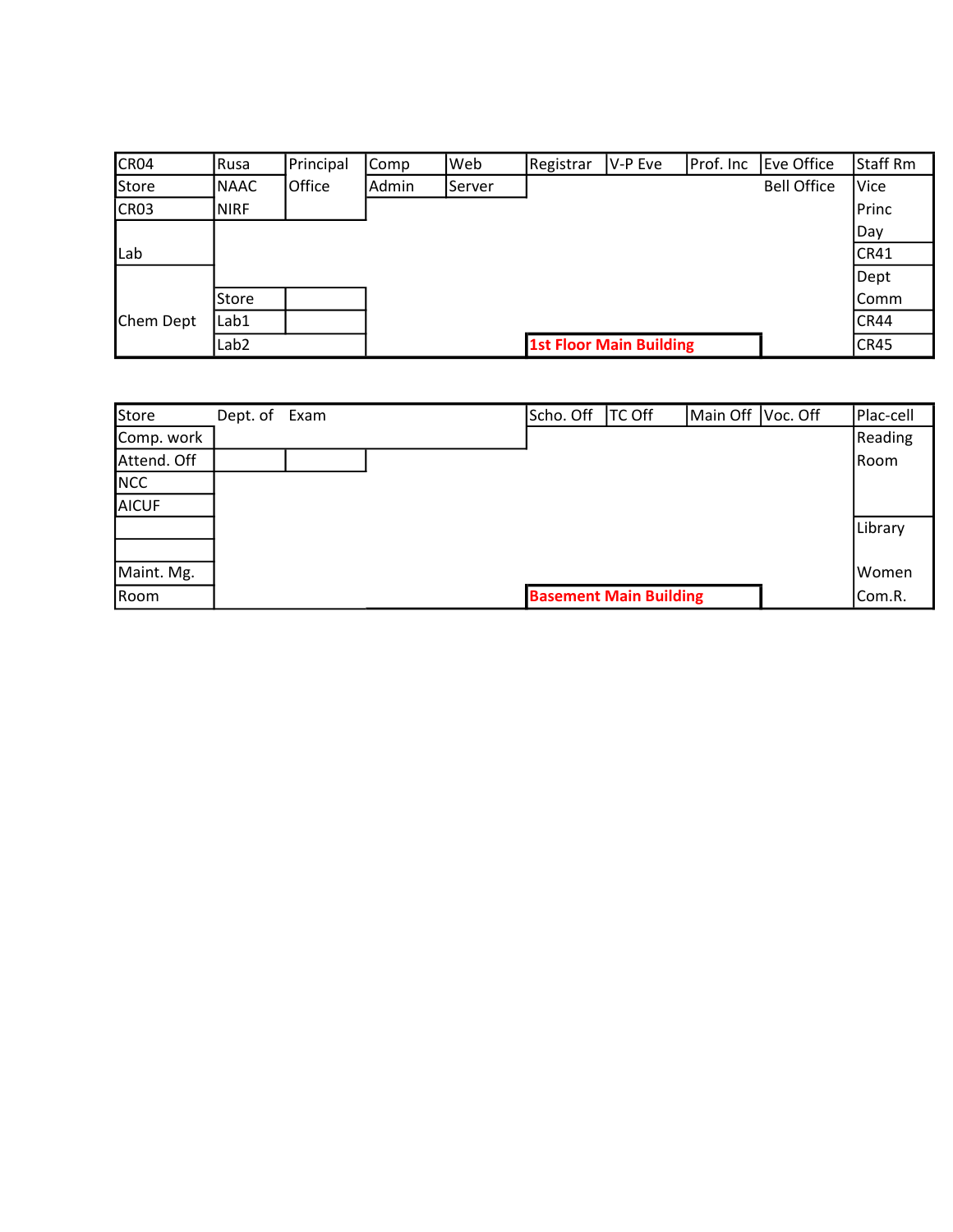## **Ground Floor B.Ed./PG Buildg.**

| <b>B.Ed Store</b> | PG Library/Hall |  |                 | Al |
|-------------------|-----------------|--|-----------------|----|
| Lift              |                 |  |                 |    |
| CR                | <b>Toilet L</b> |  | <b>Toilet G</b> |    |

| 1st Floor B.Ed./PG Buildg. |                 |    |                |    |                 |          |
|----------------------------|-----------------|----|----------------|----|-----------------|----------|
| Prof. Inch.                | <b>B4</b>       | B3 | B <sub>2</sub> | Β1 |                 | Confere. |
| Lift                       |                 |    |                |    |                 | Room     |
| <b>Eng-Staff</b>           | <b>Toilet L</b> |    |                |    | <b>Toilet G</b> |          |

|             |         | 2nd Floor B.Ed./PG Buildg. |    |            |          |  |
|-------------|---------|----------------------------|----|------------|----------|--|
| Office Vac. |         | C4                         | C3 | Art &Craft |          |  |
| Lift        |         |                            |    |            |          |  |
| Hindi-Staff | oilet L |                            |    |            | Toilet G |  |

|                    |          |    | 3rd Floor B.Ed./PG Buildg. |          |                 |           |
|--------------------|----------|----|----------------------------|----------|-----------------|-----------|
| Head-Office        |          | D4 | D3                         | Psyc.lab |                 | B.Ed Lib. |
| Lift               |          |    |                            |          |                 |           |
| <b>B.Ed.-Staff</b> | Toilet L |    |                            |          | <b>Toilet G</b> |           |